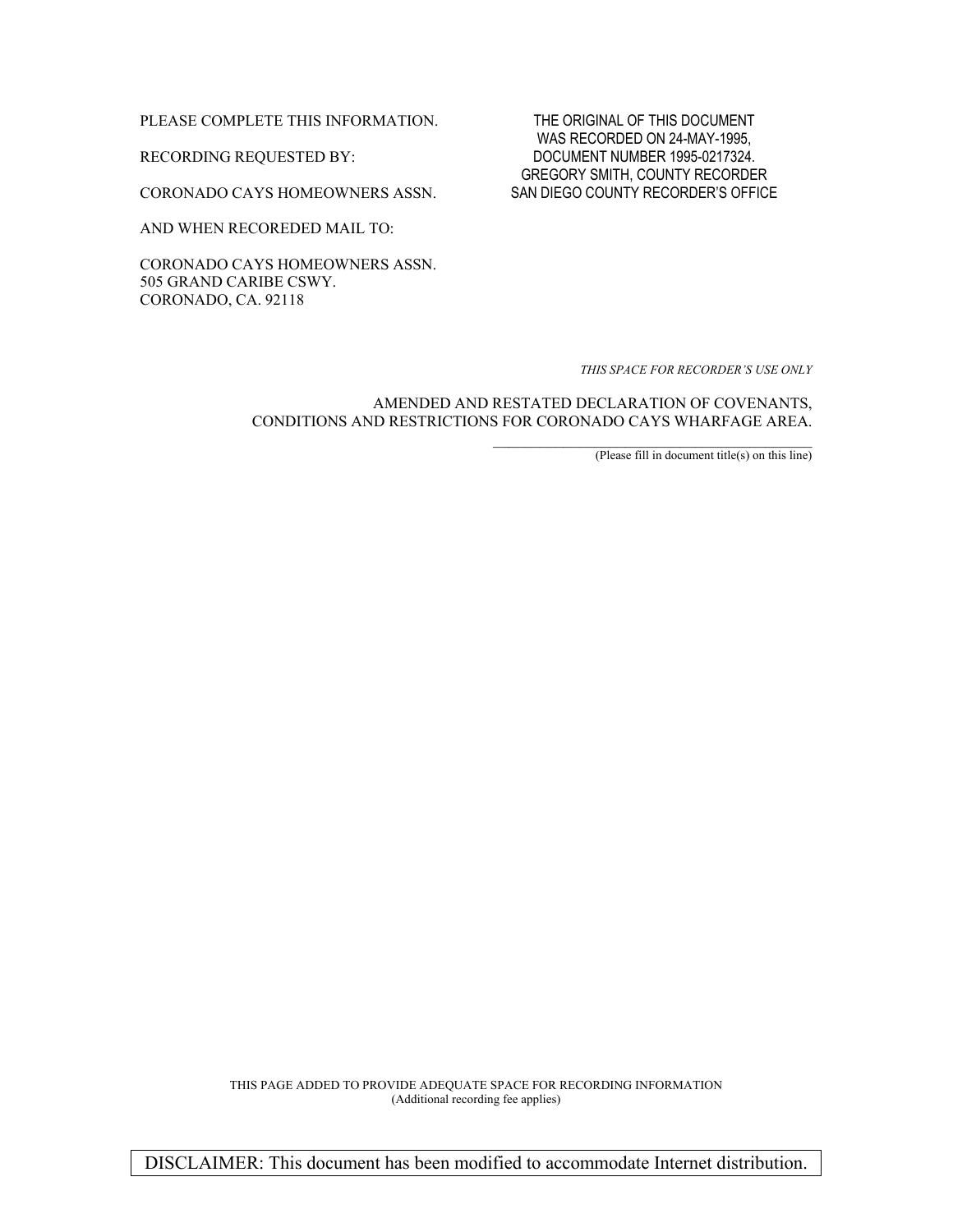#### TABLE OF CONTENTS

#### **ARTICLE I**

| 1.             |                                                   |
|----------------|---------------------------------------------------|
| 2.             |                                                   |
| 3.             |                                                   |
|                | <b>ARTICLE II</b>                                 |
|                | WHARFAGE AREA ARCHITECTURAL AND CONTORL COMMITTEE |
| 1.             |                                                   |
| 2.             |                                                   |
| 3 <sub>1</sub> |                                                   |
| 4              |                                                   |
| 5.             |                                                   |
| 6.             |                                                   |
|                | <b>ARTICLE III</b>                                |
|                | <b>MAINTENANCE</b>                                |
| $\mathbf{1}$   |                                                   |
| 2.             |                                                   |
|                | <b>ARTICLE IV</b>                                 |
|                |                                                   |
|                | <b>ARTICLE V</b>                                  |
|                |                                                   |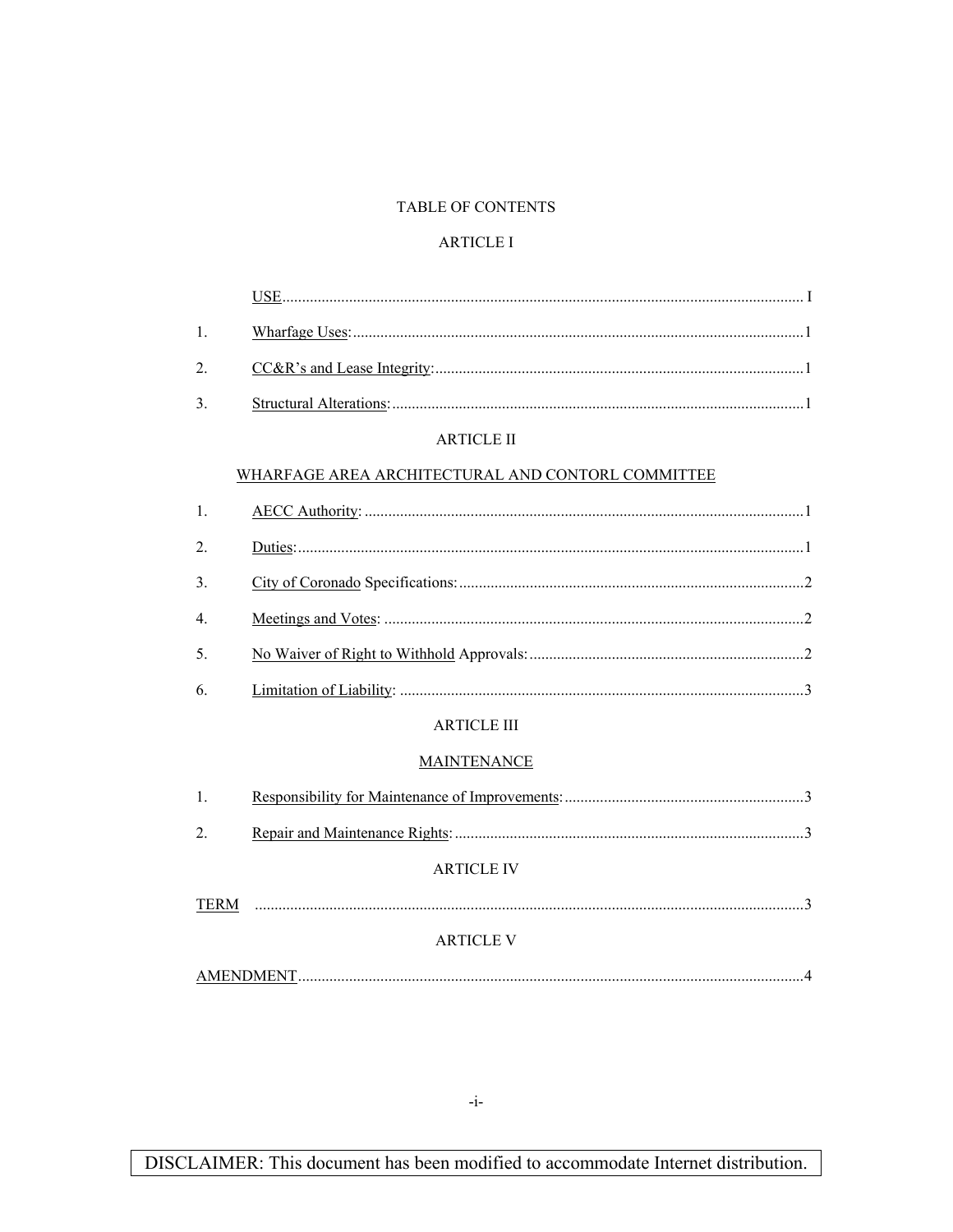#### RECORDING REQUESTED BY AND WHEN RECORDED RETURN TO:

CORONADO CAYS HOMEOWNERS ASSN. 505 GRAND CARIBE CAUSEWAY CORONADO, CA. 92118

#### AMENDED AND RESTATED DECLARATION OF COVENANTS, CONDITIONS, AND RESTRICTIONS FOR CORONADO CAYS WHARFAGE AREA

#### WITNESSETH:

WHEREAS, The Coronado Cays Company, a limited partnership, under a lease dated May 20, 1968, between the San Diego Port Authority and Coronado Cays Company ("Lease"), is the owner of a leasehold interest in certain real property in the County of San Diego, State of California, and pursuant to an easement from the City of Coronado is the owner of certain easements, all more particularly described in Exhibit "A" attached hereto, and those contiguous interior waterways which real property is referred to as "Coronado Cays Wharfage Area"; and

WHEREAS, Certain adjoining real property in the City of Coronado, County of San Diego, State of California, is more particularly described in Exhibit "A" to the Declaration of Covenants, Conditions and Restrictions recorded on August 15, 1969, at File/Page No. 69-150155, and re-recorded on November 25, 1969, at File/Page No. 69- 215648, in the official records of San Diego County, California, which real property is referred to as "Coronado Cays"; and

WHEREAS, Recorded is an Amended and Restated Declaration of Covenants, Conditions and Restriction, which Declaration is referred to as the "Coronado Cays CC&R's"' and

WHEREAS, Coronado Cays Company has leased, subleased or assigned its leasehold rights to, as the case may be, portions of the Coronado Cays Wharfage Area to certain of the owners of the Condominiums and Lots in Coronado Cays ("Sublessees"), and pursuant to a Declaration of Covenants, Conditions, and Restrictions for Coronado Cays Wharfage Area, recorded on August 15, 1969, at File/Page No. 150156, in the official records of San Diego County, California, as amended or restated has subjected Coronado Cays Wharfage Area to certain restrictions; and

WHEREAS, Pursuant to California Civil Code Section 1355, by the vote or written consent of at least fifty-one percent (51%) of the Record Owners (as defined in the Coronado Cays CC&R's) in Coronado Cays, the Declaration of Covenants, Conditions and Restrictions for Coronado Cays Wharfage Area may be amended by an instrument in writing signed and acknowledged by an officer of Coronado Cays Homeowners Association; and

-I-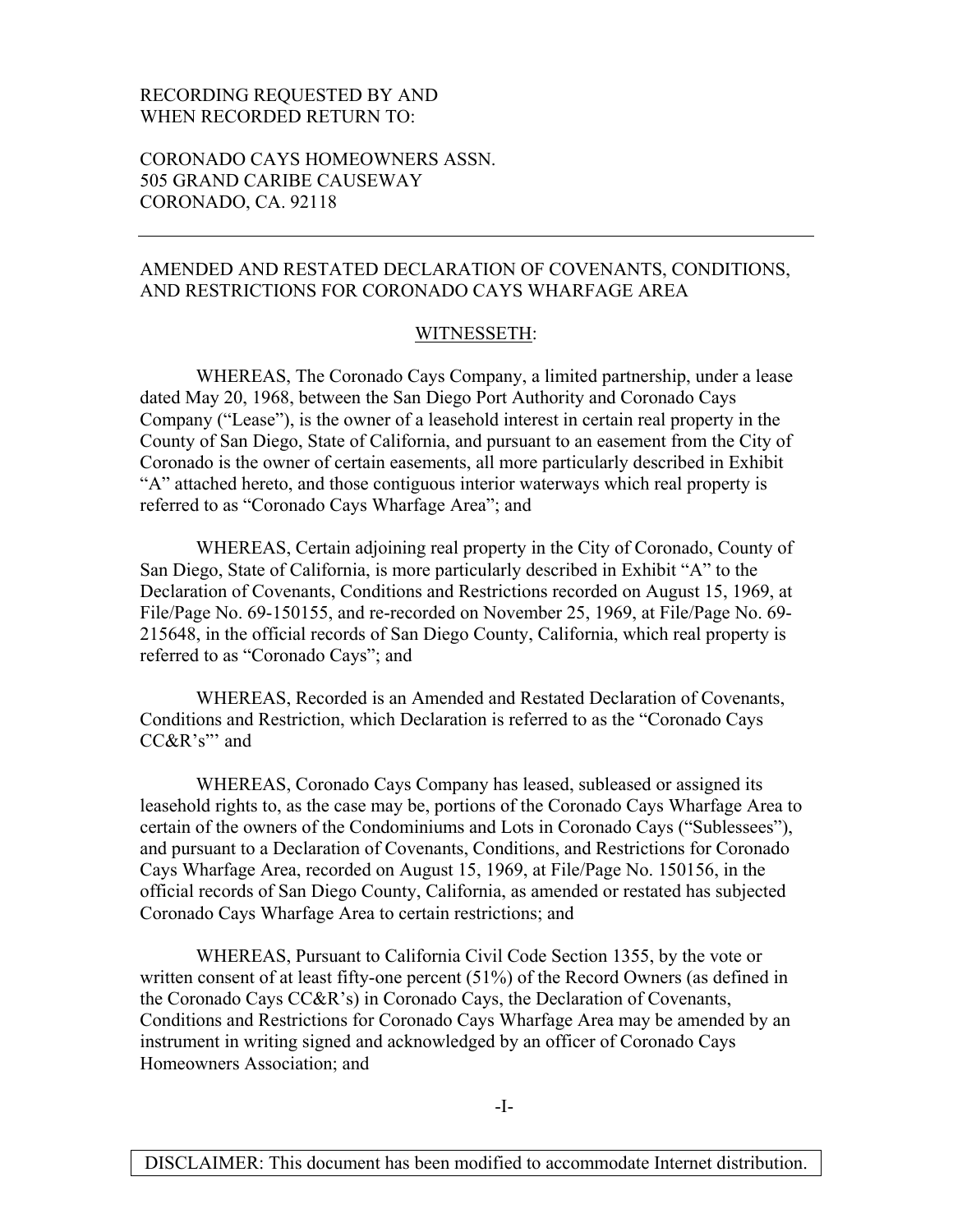WHEREAS, This Amended Restated Declaration of Covenants, Conditions and Restrictions for Coronado Cays Wharfage Area has been approved by the vote or written consent of at least fifty-one percent (51%) of he Record Owners (as defined in the Coronado Cays CC&R's) in Coronado Cays;

NOW, THEREFORE, The Declaration of Covenants, Conditions and Restrictions for Coronado Cays Wharfage Area is hereby restated as follows: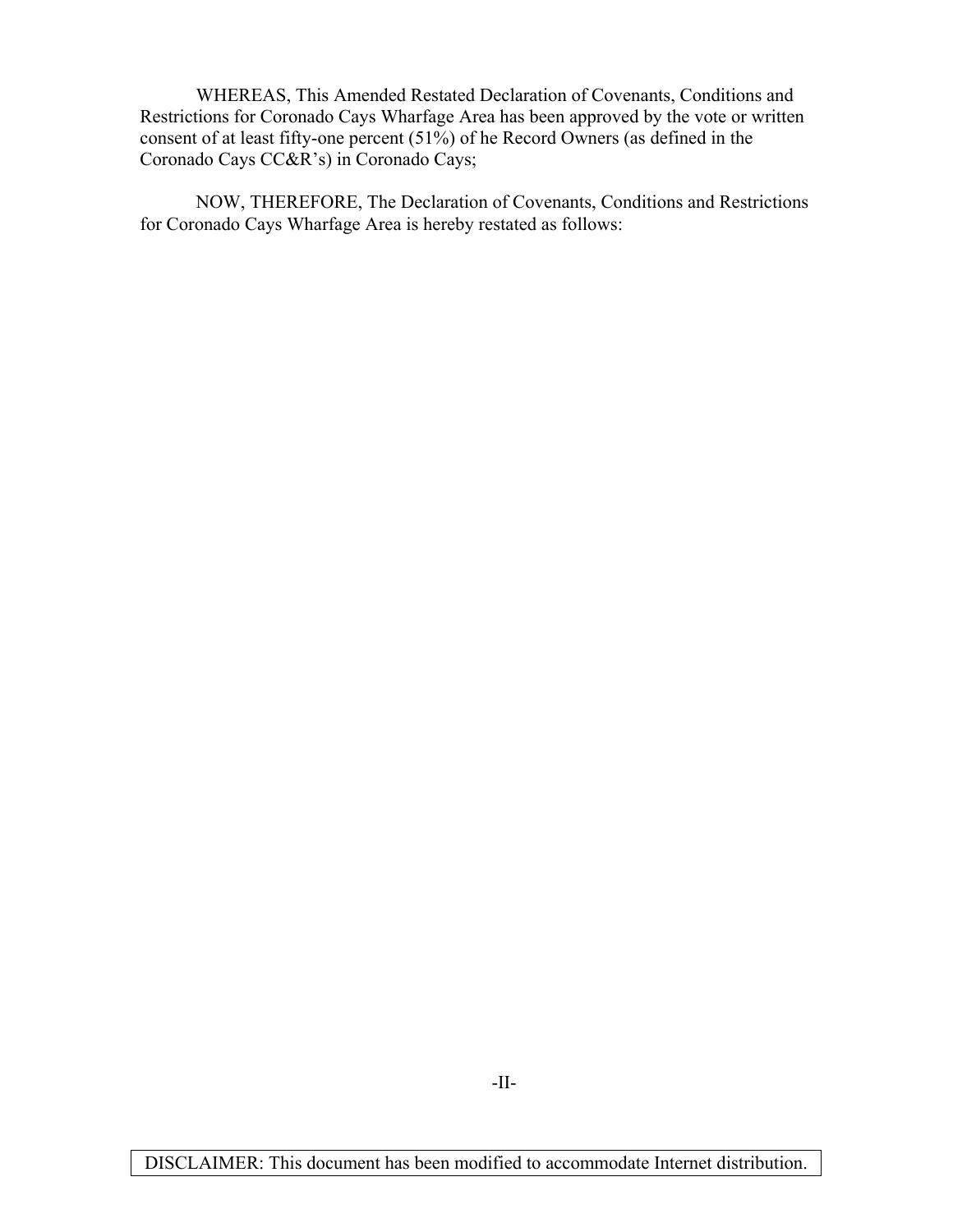### ARTICLE I

### USE

1. Wharfage Uses: The Wharfage Area shall be used only for the purpose of construction and use of as a wharf or wharves and boat slips, or other similar structures for the purposes of storage or other accommodation of Sublessees' private boats for noncommercial, recreational purposes only. No houseboat maybe used or stored in the Wharfage Area. No boat shall be used as a residence and no boat shall be lived in while in the Wharfage Area.

2. CC&R's and Lease Integrity: Nothing shall be done or kept in the Wharfage Area which would be a violation of the Coronado Cays CC&R's or of the terms of said Lease between the San Diego Port Authority and Coronado Cay Company.

3. Structural Alterations: There shall be no structural alteration, construction or removal of any wharf, boat slip or other structure in the Wharfage Area without the prior written approval of the Wharfage Area Committee (except as provided in Article II, Section 3 below).

### ARTICLE II

1. AECC Authority: The Architectural and Environmental Control Committee established under Article VII of the Coronado Cays CC&R's, may also serve ex officio as the Wharfage Area Architectural Control Committee ("Wharfage Area Committee").

2. Duties: The Wharfage Area Committee, or the AECC sitting as the Wharfage Committee, shall consider and act upon any and all proposals or plans and specifications submitted for its approval pursuant to Article I, and perform such other duties as from time to time shall be assigned to it by the Board of Directors of Coronado Cays Homeowners Associations ("Board"). The Wharfage Area Committee shall approve proposals or plans and specifications submitted for its approval only if it deems that the construction, alterations or additions contemplated thereby in the location indicated will not be detrimental to the appearance of the Wharfage Area or Coronado Cays as a whole and that the appearance of any wharf, boat slip or other structure affected thereby will be in harmony with the surrounding wharves, boat slips and other structures. The Wharfage Area Committee may condition its approval of proposals or plans and specifications on such changes therein as it deems appropriate, and may require submission of additional plans and specifications or other information prior to approving or disapproving material submitted. The Wharfage Area Committee may also issue rules or guidelines setting forth additional factors that it will take into consideration in reviewing submissions.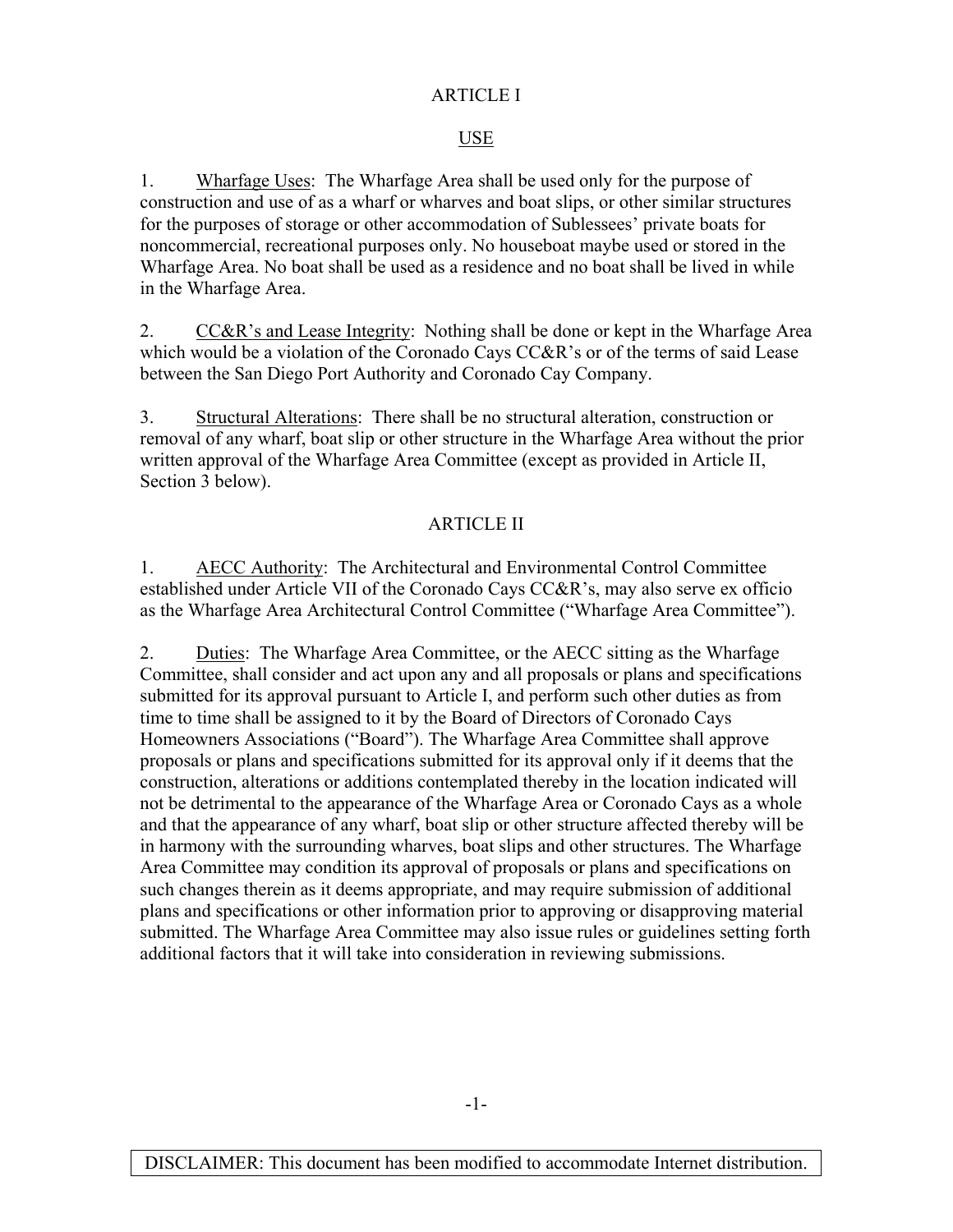3. City of Coronado Specifications – Exhibit B: Any wharf, boat slip or other structure constructed in conformance with the specifications of Exhibit "B", as Exhibit "B" may from time to time be amended by the Wharfage Area Committee, shall be deemed to have the approval of the Wharfage Area Committee. Such amendments to Exhibit "B" need not be recorded and shall be binding upon all Sublessees upon adoption by the Wharfage Area Committee.

4. Meetings and Votes: The Wharfage Area Committee consisting of five (5) members shall meet from time to time as necessary to perform its duties hereunder. The vote or written consent of any three (3) members of the Wharfage Area Committee shall constitute an act by the Wharfage Area Committee.

5. No Waiver of Right to Withhold Approvals: The approval by the Wharfage Area Committee of any proposals or plans and specifications or drawings for any work done or proposed or in connection with any other matter requiring the approval or consent of the Wharfage Area Committee, shall not be deemed to constitute a waiver of any right to withhold approval or consent as to any similar proposals, plans and specifications, drawings, or matter whatever subsequently or additionally submitted for approval or consent.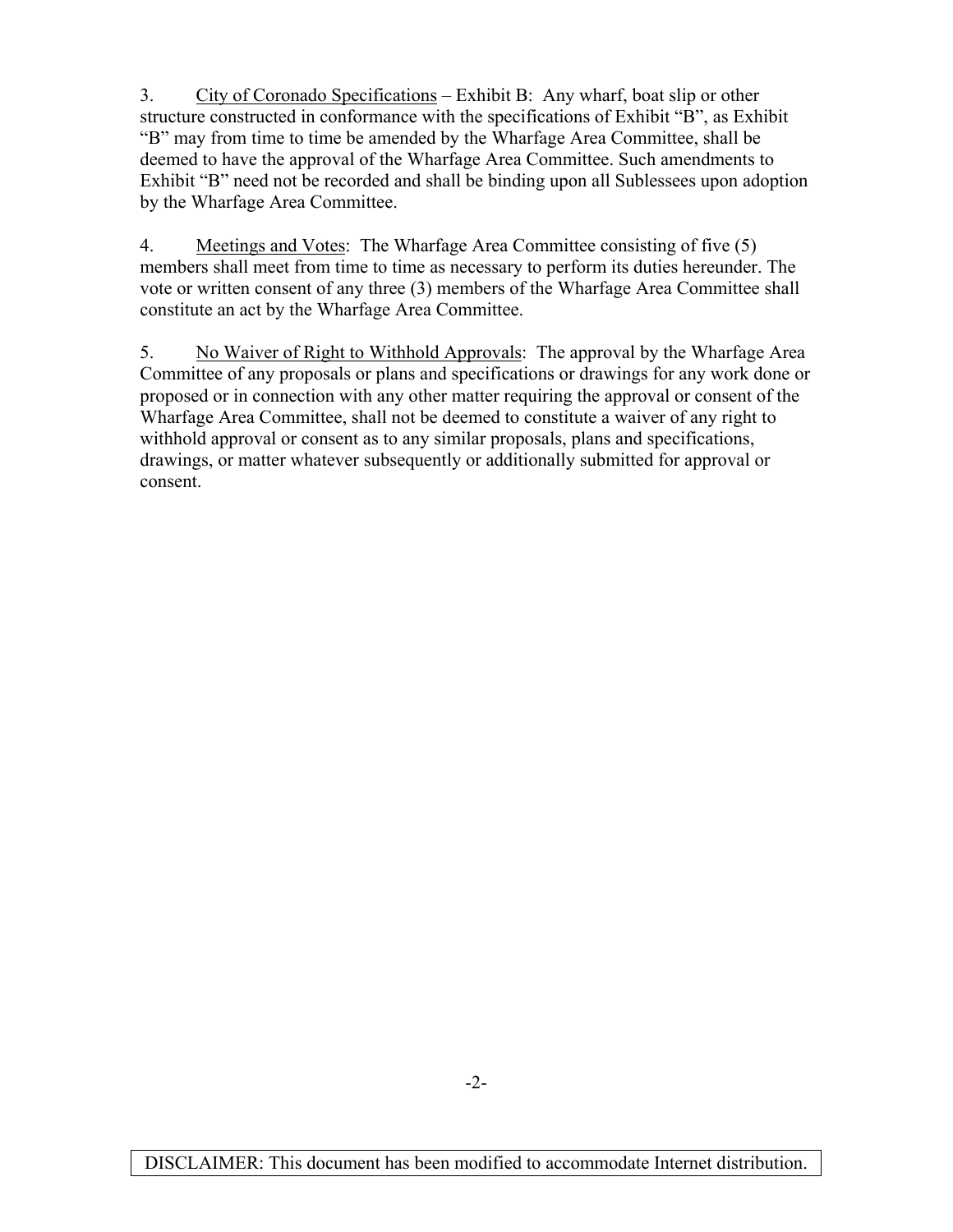6. Limitation of Liability: Neither the Wharfage Area Committee nor any member thereof shall be liable to the Coronado Cays Homeowners Association, or to any Owner or Record Owner (as defined in the Coronado Cays CC&R's) for any loss, damage, or injury arising out of, or in ay way connected with, the performance of the Wharfage Area Committee's duties hereunder unless due to the willful misconduct or bad faith of the Wharfage Area Committee.

#### ARTICLE III

#### MAINTENANCE

1. Responsibility for Maintenance of Improvements: Any construction, alterations or additions recommended for approval by the Wharfage Area Committee and approved by the Board shall be the maintenance responsibility of the owner who obtains such approval.

2. Repair and Maintenance Rights: Each Owner, Sublessee or assignee shall at all times keep the wharf, boat slip and all other structures within the area sublet to him in an appropriate state of repair and maintenance, in keeping with the character of the community. If such condition is not maintained, the Wharfage Area Committee shall have the right at any time to authorize entry upon the property and to repair or repaint such structure to bring it to a neat and proper condition. The expense thereof shall become due and payable from such Owner, Sublessee or assignee to the Coronado Cays Homeowners Association within fifteen (15) days after written demand therefore.

#### ARTICLE IV

### TERM

With respect to all Villages (except Condominium Villages), these Restrictions shall run until 2020, unless amended as herein provided. After 2020, these Restrictions shall be automatically extended for successive periods of ten (10) years each unless amended or extinguished by a written instrument executed by at least three-fourths (3/4) of the Record Owners (as defined in the Coronado Cays CC&R's) in Coronado Cays, and such written instrument is recorded in the official records of San Diego County, California. There shall be no expiration date of these Restrictions with respect to Condominium Villages, except upon partition thereof.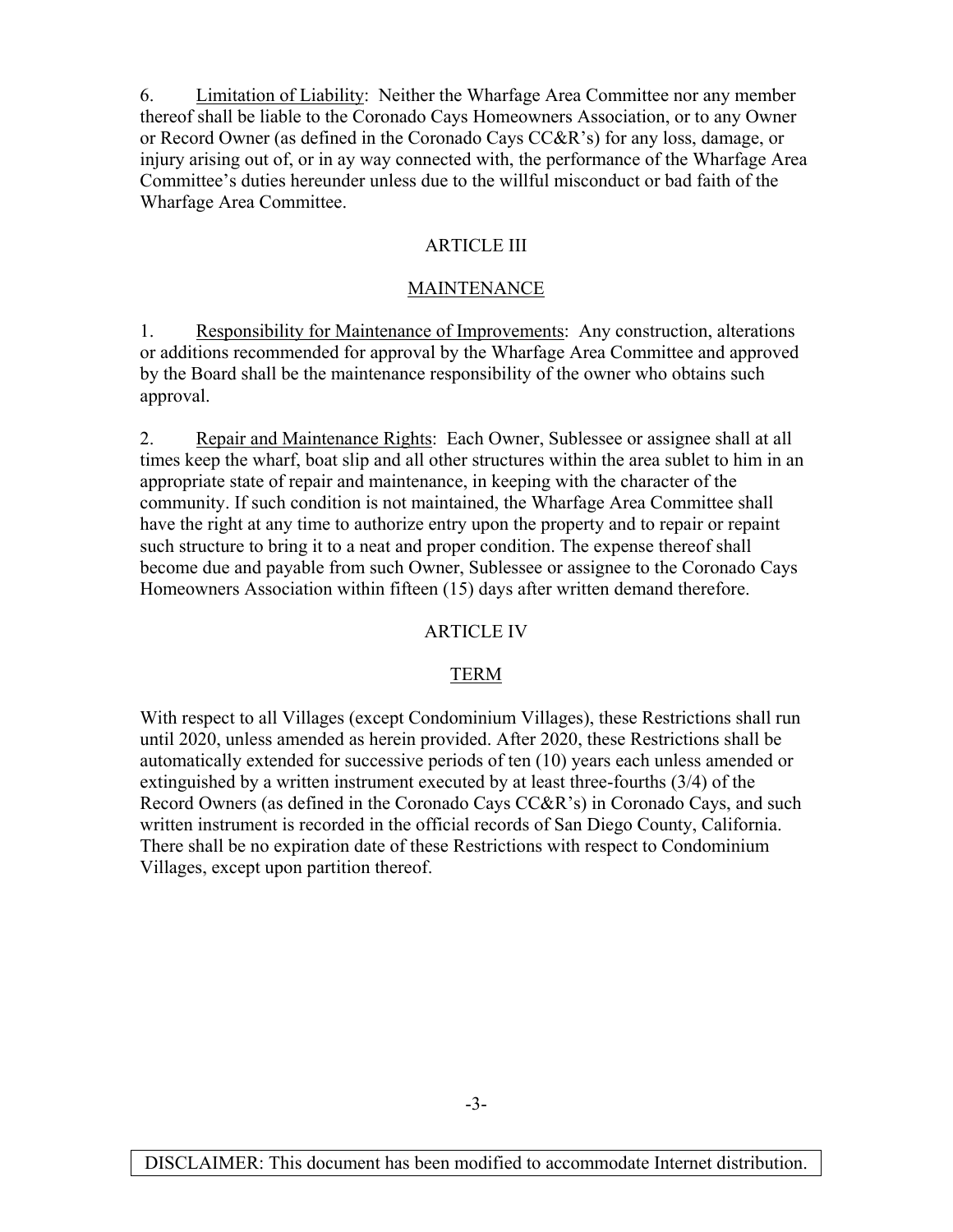### ARTICLE V

### AMENDMENT

The provisions of these Restrictions may be amended by an instrument in writing signed and acknowledged by the president and secretary of the Coronado Cays Homeowners Association certifying that such amendment has been approved by the vote or written consent of at least fifty-one percent (51%) of the Record Owners (as defined in the Coronado Cays CC&R's) in Coronado Cays, and such an amendment shall be effective upon its recordation with the San Diego County Recorder.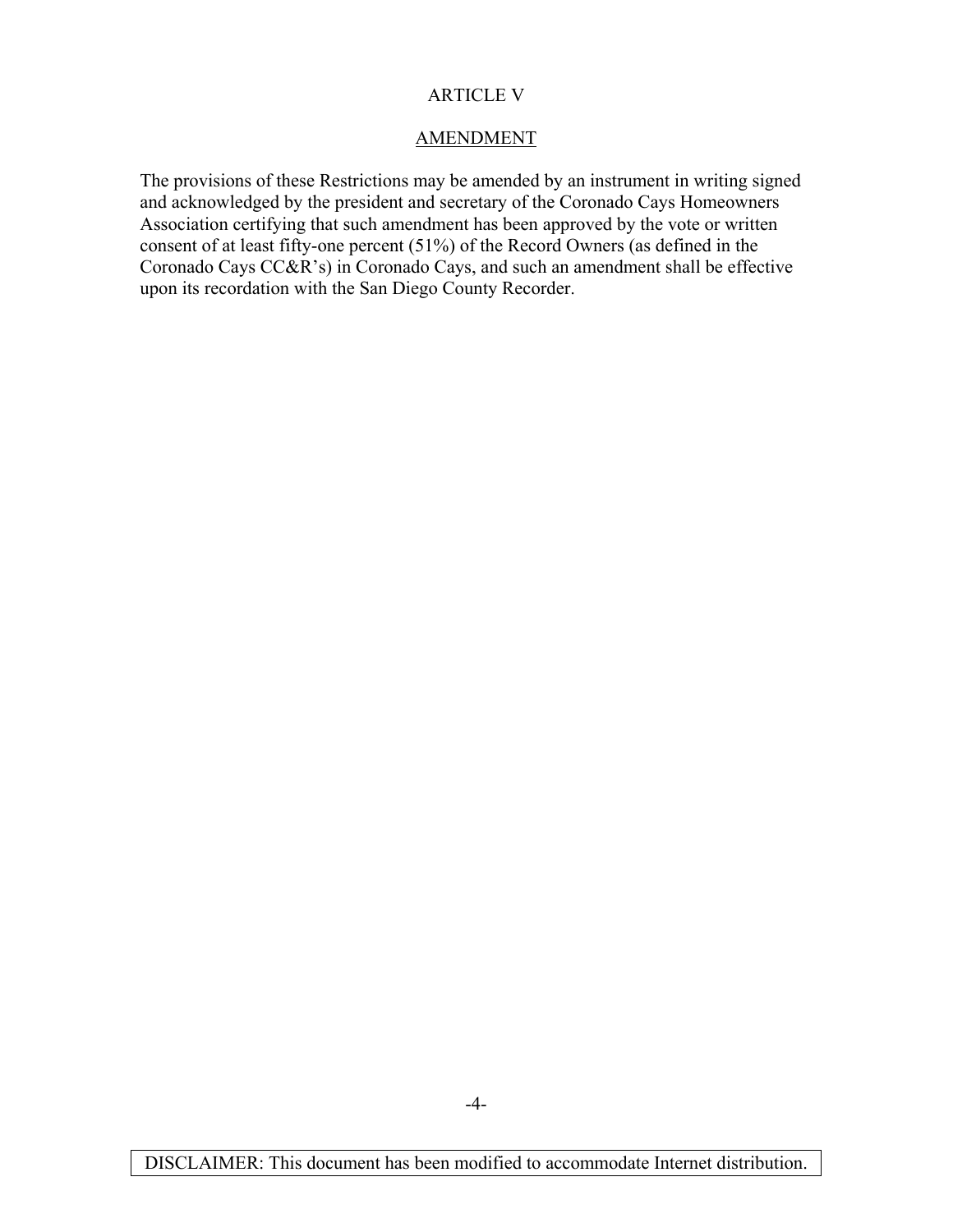# CERTIFICATION PURSUANT TO GOVERNMENT CODE SECTION 27361.7

### CORONADO, CALIFORNIA Place of Execution

I certify under penalty of perjury that this material is a true copy of the original material contained in this document

 $\frac{1}{\sqrt{2}}$  ,  $\frac{1}{\sqrt{2}}$  ,  $\frac{1}{\sqrt{2}}$  ,  $\frac{1}{\sqrt{2}}$  ,  $\frac{1}{\sqrt{2}}$  ,  $\frac{1}{\sqrt{2}}$  ,  $\frac{1}{\sqrt{2}}$  ,  $\frac{1}{\sqrt{2}}$  ,  $\frac{1}{\sqrt{2}}$  ,  $\frac{1}{\sqrt{2}}$  ,  $\frac{1}{\sqrt{2}}$  ,  $\frac{1}{\sqrt{2}}$  ,  $\frac{1}{\sqrt{2}}$  ,  $\frac{1}{\sqrt{2}}$  ,  $\frac{1}{\sqrt{2}}$ 

\_\_\_\_\_\_\_\_\_\_\_\_\_\_\_\_\_\_\_\_\_ \_\_\_\_\_\_\_\_\_\_\_\_\_\_\_\_\_\_\_\_\_ Date Signature of Declarant

Type or Print Name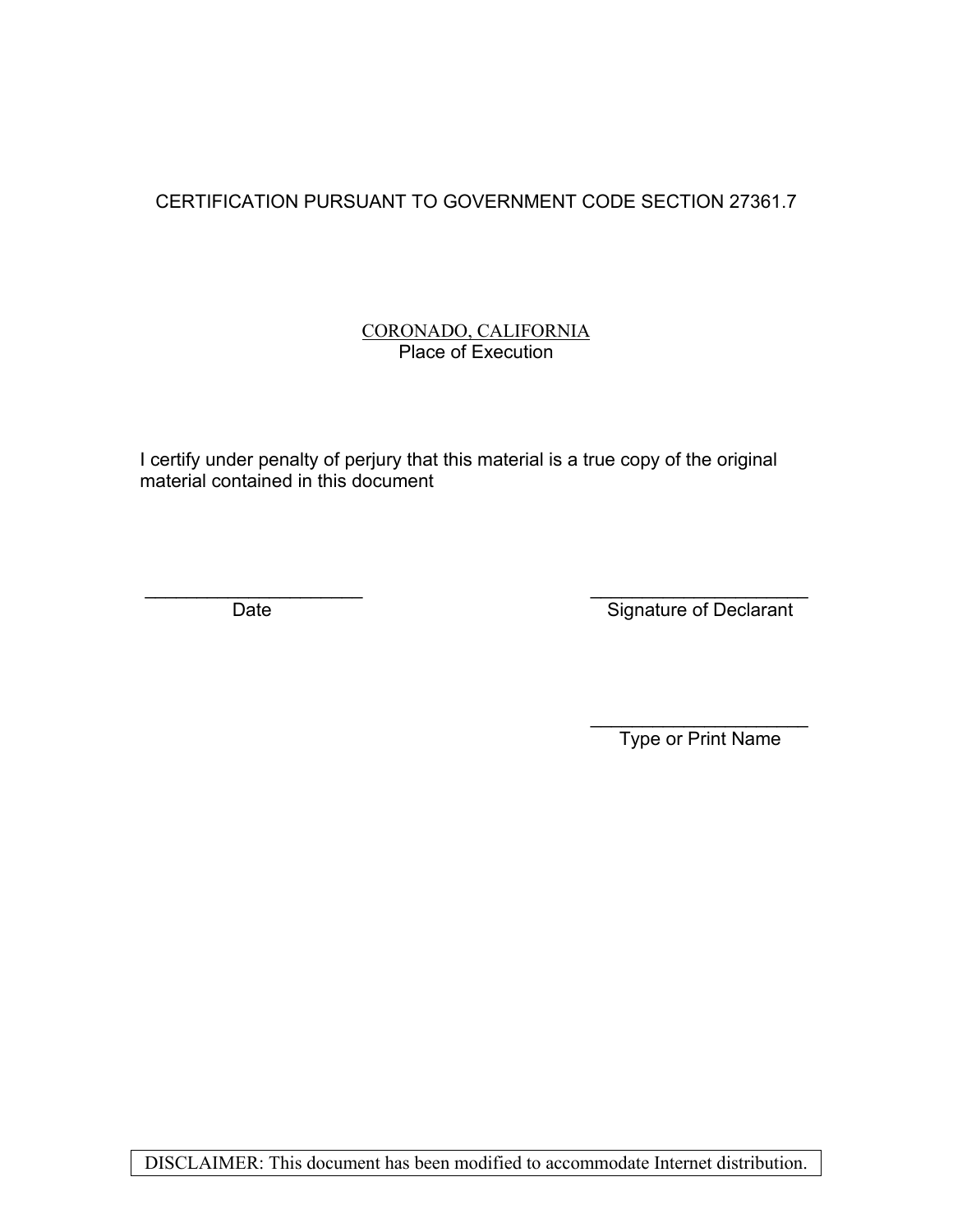BEING A STRIP OF LAND 75,000 FEET IN WIDTH LYING PARALLEL TO AND NORTHERLY AND EASTERLY OF THE FOLLOWING DESCRIBED LINE WITHIN THE CITY OF CORONADO, COUNTY OF SAN DIEGO, STATE OF CALIFORNIA, DESCRIBED AS FOLLOWS:

COMMENCING AT THE POINT OF INTERSECTION OF THE SOUTHERLY BOUNDARY OF THOSE PORTIONS OF THE ISLAND OR PENINSULA DESCRIBED IN A DEED FROM J.D. AND A.B. SPRECKELS INVESTMENT COMPANY TO THE STATE OF CALIFORNIA, RECORDED FEBRUARY 1, 1932 IN BOOK 76, PAGE 284, ET SEQ, AND BOOK 80, PAGE 270 ET SEQ, OFFICIAL RECORDS OF SAID COUNTY WITH THE EASTERLY RIGHT OF WAY LINE OR SAN DIEGO AND ARIZONA EASTERN RAILWAY COMPANY, AS DESCRIBED IN PARCEL 2 IN DEED FROM J.D. AND A.B. SPRECKELS COMPANY, DATED JUNE 25, 1947 AND RECORDED JANUARY 21, 1948 IN BOOK 2645, PAGE 333 OF OFFICIAL RECORDS OF SAID COUNTY; THENCE AT RIGHT ANGLES TO THE RAILROAD AS LOCATED AND CONSTRUCTED AND ALONG SAID SOUTHERLY BOUNDARY ABOVE MENTIONED NORTH 74˚31'50" EAST 40.393 FEET TO THE TRUE POINT OF BEGINNING; THENCE, FROM THE TRUE POINT OF BEGINNING HAVING LAMBERT COORDINATES NORTH 169,813.08 AND EAST 1,726925.47; THENCE SOUTH 41˚17'40" EAST 33.38 FEET TO A POINT ON A CURVE CONCAVE NORTHEASTERLY WHOSE RADIUS IS 1440.00 FEET AND WHOSE RADIUS TO SAID POINT BEARS SOUTH 26˚48'20"; WEST; THENCE SOUTHEASTERLY 763.70 FEET ALONG THE ARC OF SAID CURVE THROUGH A CENTRAL ANGLE OF 26˚48'20"; THENCE TANGENT TO SAID CURVE EAST 147.00 FEET; THENCE NORTH 83˚51'30" EAST 491.00 FEET; THENCE NORTH 88˚31'00" EAST 232.00 FEET; THENCE NORTH 68˚59'00" EAST 200.86 FEET THENCE NORTH 78˚46'00" EAST 249.28 FEET; THENCE

## EXHIBIT A – PAGE 1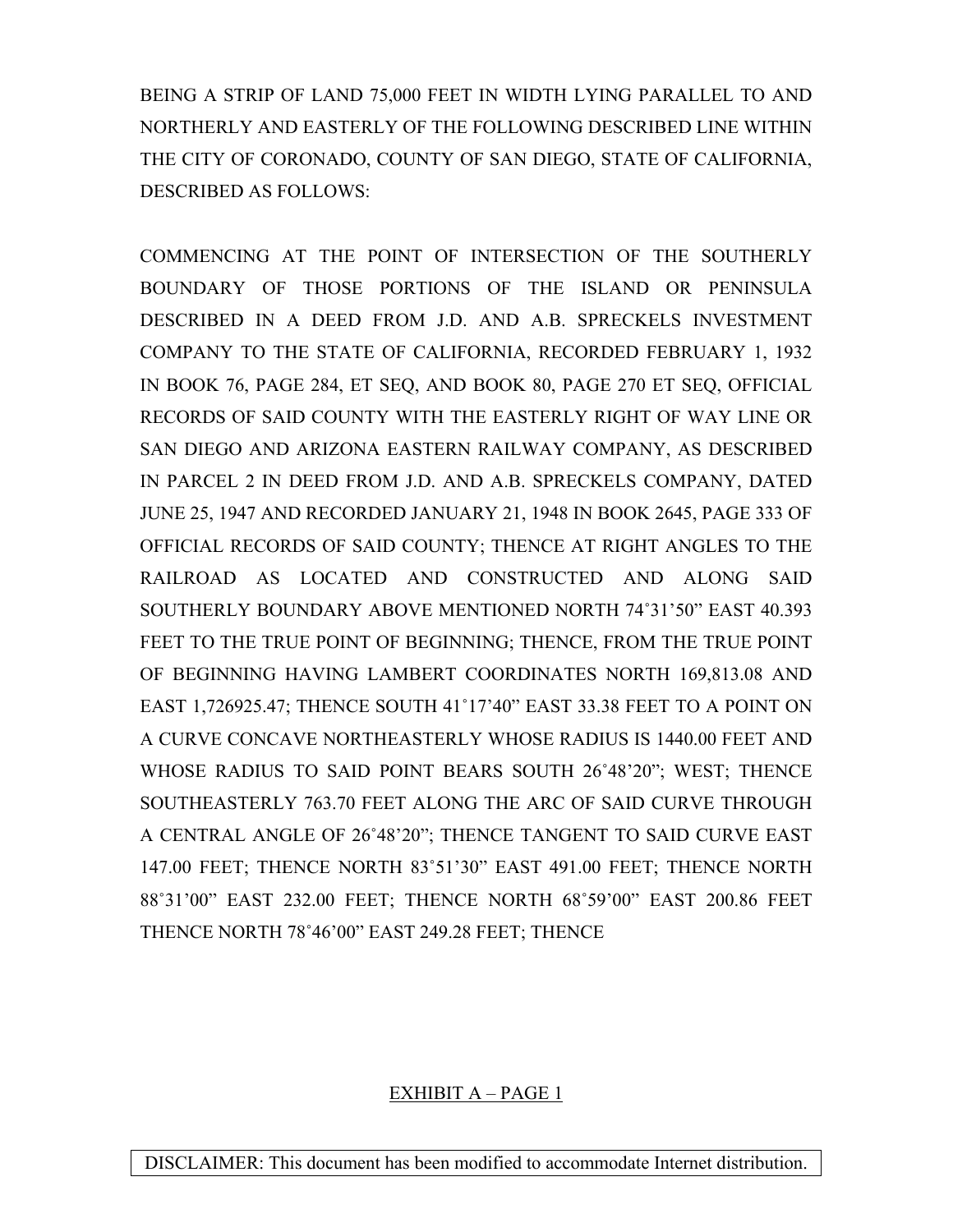SOUTH 26˚11'00" EAST 131.50 FEET; THENCE SOUTH 48˚37'00" EAST 84.00 FEET; THENCE SOUTH 37°11'00" EAST 36.40 FEET, THENCE SOUTH 13°55'00" EAST 56.15 FEET; THENCE SOUTH 32˚00'00" WEST 18.88 FEET; THENCE SOUTH 77˚18'00" WEST 47.65 FEET; THENCE SOUTH 70˚52'00" WEST 38.00 FEET; THENCE NORHT 81˚42'00" WEST 94.00 FEET; THENCE SOUTH 38˚40'00" WEST 25.60 FEET; THENCE SOUTH 21˚02'00" WEST 70.00 FEET; THENCE SOUTH 28˚42'15" WEST 111.32 FEET; THENCE SOUTH 23˚12'00" WEST 70.00 FEET; THENCE SOUTH 2˚46'00" WEST 62.30 FEET; THENCE SOUTH 4˚21'00" EAST 46.00 FEET; THENCE WOUTH 18˚31'00" WEST 77.30 FEET; THENCE SOUTH 6˚33'00" WEST 92.00 FEET; THENCE SOUTH 31˚24'00" EAST 45.00 FEET; THENCE SOUTH 00˚48'00" EAST 72.00 FEET; THENCE SOUTH 10˚43'00" WEST 37.50 FEET; THENCE SOUTH 15˚45'00" WEST 40.50 FEET; THENCE SOUTH 10˚10'00" WEST 54.00 EAST 133.60 FEET; THENCE WOUTH 05˚49'00"WEST 54.30 FEET; THENCE SOUTH 00°16'00" WEST 106.50 FEET; THENCE SOUTH 03°45'00" WEST 84.20 FEET; THENCE SOUTH 07˚36'00" EAST 83.20 FEET; THENCE SOUTH 10˚05'00" EAST 85.00 FEET; THENCE WOUTH 07˚33'00" EAST 76.15 FEET; THENCE SOUTH 19°36'00" EAST 71.65 FEET; THENCE SOUTH 01°15'00" WEST 46.01 FEET; THENCE WOUTH 03˚27'00" WEST 74.67 FEET THENCE WOUTH 09˚56'00" EAST 110.18 FEET; THENCE WOUTH 20˚25'00" EAST 104.50 FEET; THENCE SOUTH 13°

### EXHIBIT A – PAGE 2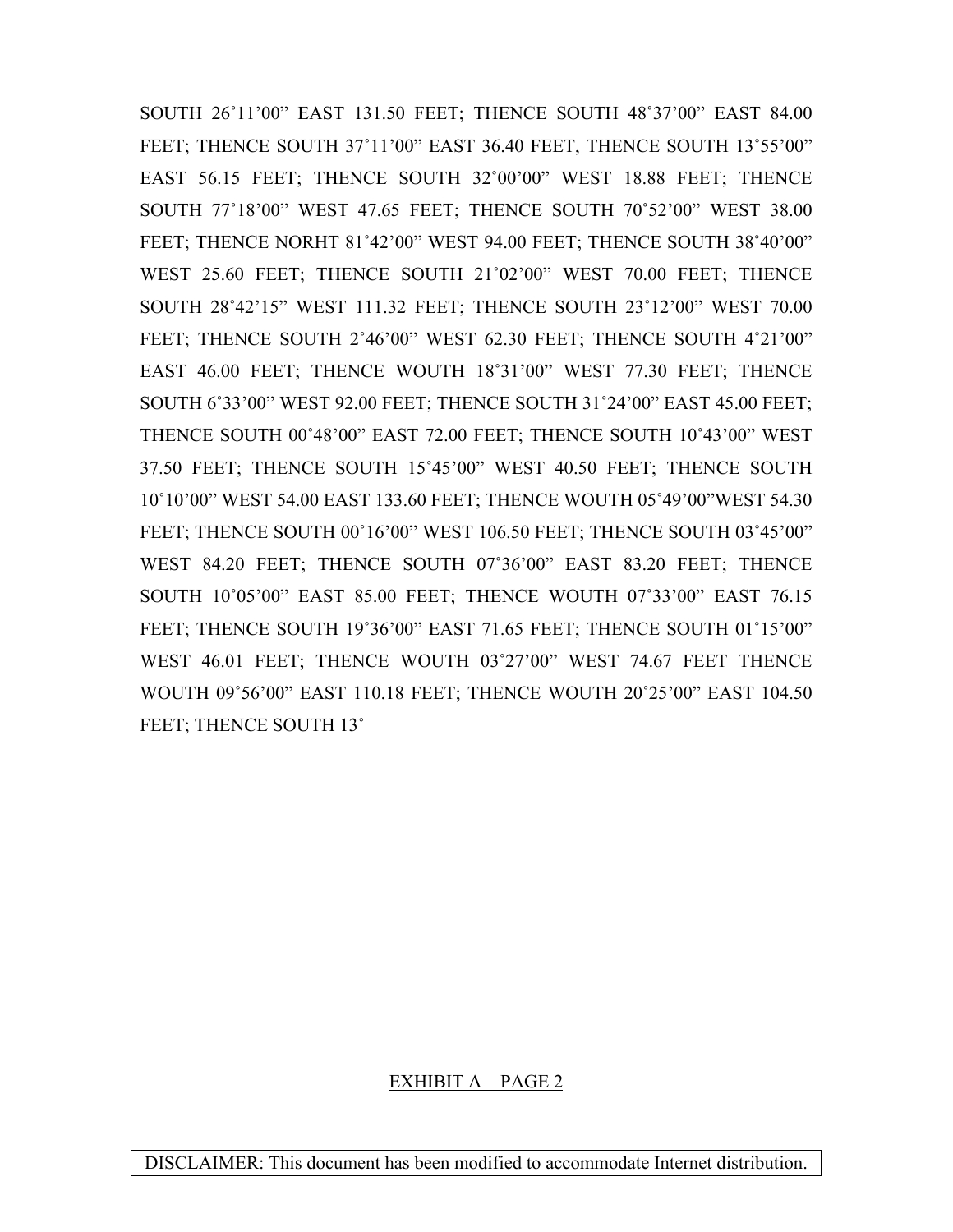22'00" EAST 147.00 FEET THENCE SOUTH 50.00 FEET; THENCE SOUTH 05˚36'00" EAST 56.75 FEET TO A POINT ON A CURVE CONCAVE NORTHEASTERLY WHOSE RADIUS IS 1080.00 FEET AND WHOSE RADIAL TO SAID POINT BEARS SOUTH 62˚21'20" WEST THENCE SOUTHEASTERLY 364.22 FEET ALONG THE ARC OF SAID CURVE THRUOGH A CENTRAL ANGLE OF 19˚19'20"; THENCE, TANGENT TO SAID CURVE, SOURTH 46˚58'00" EAST 122.00 FEET; THENCE SOUTH 66˚23'00" EAST 126.00 FEET; THENCE SOUTH 72˚37'00" EAST 122.20 FEET; THENCE SOUTH 79˚47'00" EAST 118.40 FEET; THENCE SOUTH 48˚50'00" EAST 89.65 FEET; THENCE SOUTH 72˚26'00" EAST 155.80 FEET; THENCE SOUTH 41˚27'30" EAST 83.88 FEET; THENCE SOUTH 30˚07'09" EAST 57.82 FEET; THENCE SOUTH 15˚12'24" EAST 164.02 FEET; THENCE SOUTH 86.00 FEET; THENCE SOUTH 00˚34'53" EAST 127.14 FEET; THENCE SOUTH 30˚49'04" WEST 179.36 FEET; THENCE SOUTH 42 ˚36'00" WEST 220.00 FEET; THENCE SOUTH 45˚40'00" WEST 169.00 FEET; THENCE SOUTH 53˚46'00" WEST 134.70 FEET; THENCE SOUTH 47˚57'00" WEST 109.75 FEET; THENCE SOUTH 35°47'45" WEST 104.31 FEET; THENCE SOUTH 29° 12'00" WEST 70.00 FEET; THENCE SOUTH 35˚32'00" WEST 60.00 FEET; THENCE SOUTH 44˚34'00" WEST 600.00 FEET; THENCE SOUTH 60˚34'00" WEST 44.75 FEET; THENCE SOUTH 76˚59'00" WEST 102.00 FEET; THENCE SOUTH 26˚14'00" WEST 78.00 FEET; THENCE SOUTH 13˚04'00" WEST 185.00 FEET; THENCE SOUTH 30˚00'00" WEST 75.00 FEET; THENCE SOUTH 09˚29'40" WEST 107.44 FEET; THENCE SOUTH 11°11'00" EAST 120.00 FEET; THENCE SOUTH 17°37'00" WEST 220 FEET; THENCE SOUTH 11˚12'00" WEST 257.40 FEET; THENCE SOUTH 07˚24'00" EAST 54/50 FEET; THENCE SOUTH 00˚48'00" EAST 179.00 FEET; THENCE SOUTH 01˚44'50" EAST 126.92 FEET; THENCE SOUTH 10˚30'00" EAST 129.50

#### EXHIBIT A – PAGE 3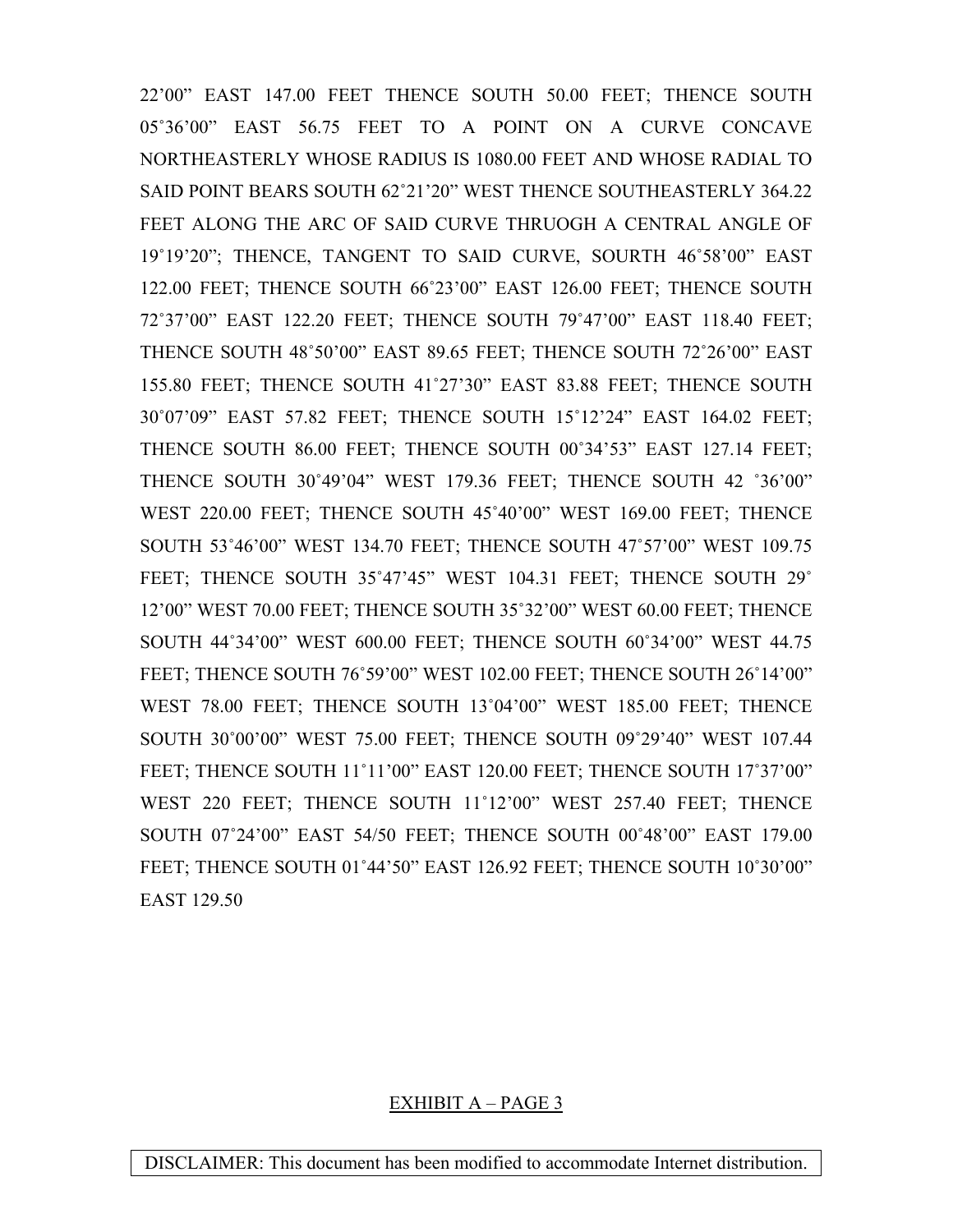FEET; THENCE SOUTH 14°50'00" EAST 125.00 FEET; THENCE SOUTH 05°28'00" EAST 84.30 FEET; THENCE SOUTH 08˚00'00" EAST 104.00 FEET THENCE SOUTH 09˚26'00" EAST 256.50 FEET; THENCE SOUTH 09˚30'00" EAST 88.20 FEET; THENCE SOUTH 22˚50'00" EAST 78.39 FEET TO THE EASTERLY RIGHT OF WAY LINE OF THE SAID SAN DIEGO AND ARIZONA EASTERN RAILWAY COMPANY. THE NORTHERLY TERMINUS OF SAID STRIP SHALL TERMINATE IN A LINE BEARING NORTH 52˚45'40" EAST FROM THE TRUE POINT OF BEGINNING AND THE SOUTHERLY TERMINUS OF SAID STRIP SHALL TERMINATE IN A LINE BEARING NORTH 75˚26'43" EAST FROM THE SOUTHERLY TERMINUS OF THE LAST MENTIONED COURSE THEREIN.

LOT 3A OF CORONADO CAYS ONE RECORDED IN MAP NO. 6180. LOTS 90A AND 90B OF CORONADO CAYS TWO RECORDED IN MAP 6181. LOTS 91A THROUGH 122A INCLUSIVE, 162A THROUGH 198A INCLUSIVE, AND 209A THROUGH 266A OF CORONADO CAYS THREE RECORDED IN MAP 6182.

## EXHIBIT A – PAGE 4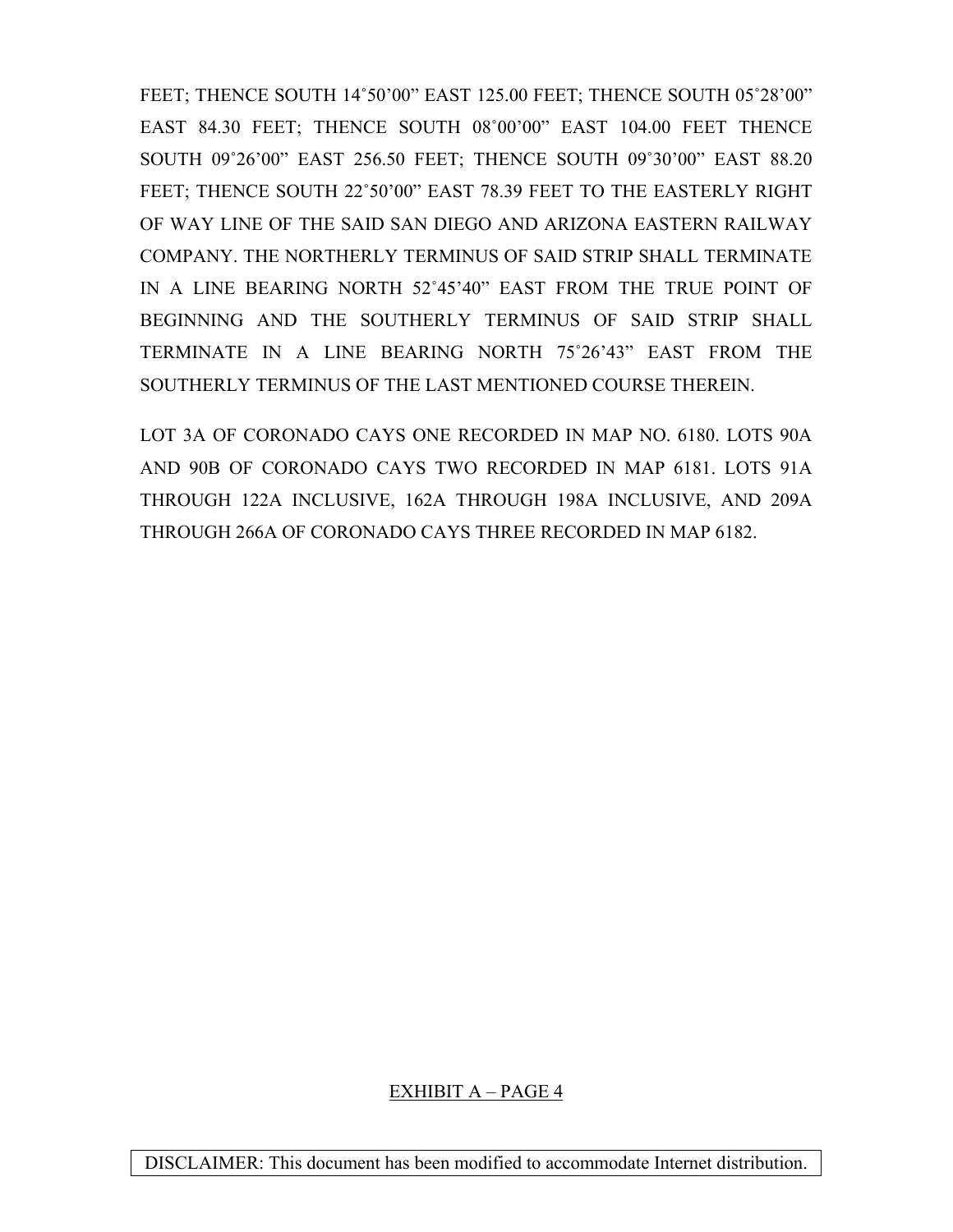# CERTIFICATION PURSUANT TO COVERNMENT CODE SECTION 27361.7

### CORONADO, CALIFORNIA

## Place of Execution

I certify under penalty of perjury that this material is a true copy of the original material contained in this document.

\_\_\_\_\_\_\_\_\_\_\_\_\_\_\_\_\_\_\_\_\_ \_\_\_\_\_\_\_\_\_\_\_\_\_\_\_\_\_\_\_\_\_

 $\frac{1}{\sqrt{2}}$  ,  $\frac{1}{\sqrt{2}}$  ,  $\frac{1}{\sqrt{2}}$  ,  $\frac{1}{\sqrt{2}}$  ,  $\frac{1}{\sqrt{2}}$  ,  $\frac{1}{\sqrt{2}}$  ,  $\frac{1}{\sqrt{2}}$  ,  $\frac{1}{\sqrt{2}}$  ,  $\frac{1}{\sqrt{2}}$  ,  $\frac{1}{\sqrt{2}}$  ,  $\frac{1}{\sqrt{2}}$  ,  $\frac{1}{\sqrt{2}}$  ,  $\frac{1}{\sqrt{2}}$  ,  $\frac{1}{\sqrt{2}}$  ,  $\frac{1}{\sqrt{2}}$ 

Date **Signature of Declarant** 

Type or Print Name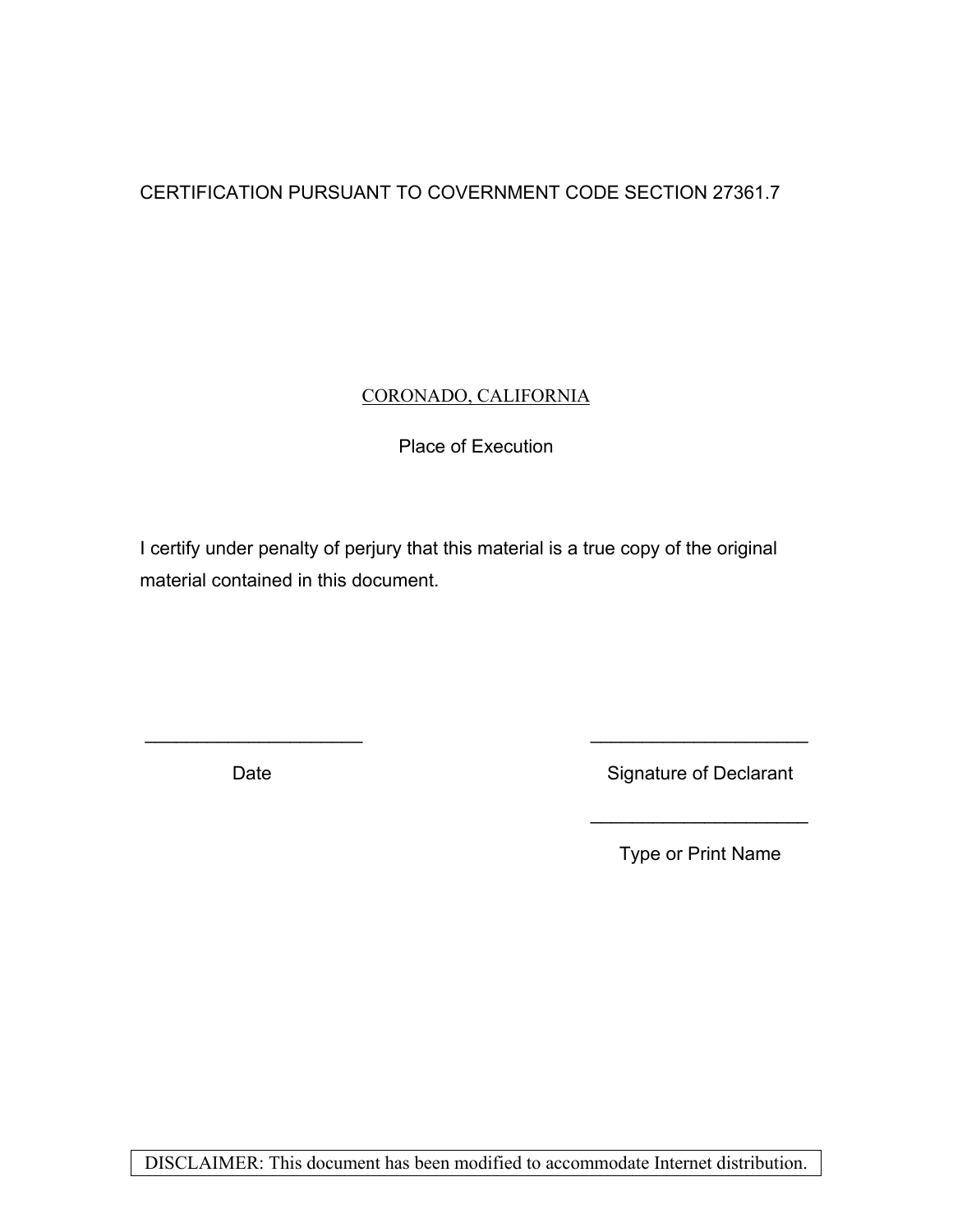### CORONADO CAY WHARFAGE AREA MINIMUM STANDARDS FOR CONSTRUCTION WITHOUT THE PRIOR APPROVAL OF THE WHARFAGE AREA COMMITTEE

Any boat slips, floats, wharves or other structures within the Wharfage area which conform to the following standards, may be constructed without the prior approval of the Wharfage Area Committee. Whether any structure in fact conforms to the following standards shall be determined by the Wharfage Area Committee.

 1. Freeboard of Boat Slips. The boat slip design shall provide slip floatation that will display a freeboard ranging between 14 to 17 inches with dead load only. The floatation with 20 pounds per square foot deck live load added shall provide a minimum of 9 inches of freeboard. Buoyancy under gangway locations shall be sufficient to support the weight of a gangway without noticeable submergence.

 2. Deck Surface. Timber decking shall be not less than 2 inches nominal thickness. Plywood decking shall be Marine grade with a minimum thickness of 5/8 inch. Sufficient nailing shall be provided to prevent warping of edges in all cases.

 (a) Width of Decking. The head walk shall be a minimum width of 4 feet. Fingers less than 30 feet in length can be a minimum of 2 feet wide providing a 1- 1/2 inch galvanized torque bar is used to prevent twisting. Fingers 30 feet to 40 feet shall be at least 3 feet wide, and 4 feet wide for fingers greater than 40 feet in length.

 (b) Deck Fingers. Deck fingers shall be constructed and braced integrally with the head walk. Hinging of fingers will not be permitted.

 3. Framing. All pontoons shall be securely boxed or cribbed in place by an overlap of at least 2 inches or secured mechanically. Before nailing down decking all bolts shall be checked and re-tightened. All splices shall be staggered a minimum of 4 feet.

 4. Hardware. All hardware shall be hot-dip, galvanized or non-corrosive. Washers shall be used on all wood-bearing connections.

### EXHIBIT B – PAGE 1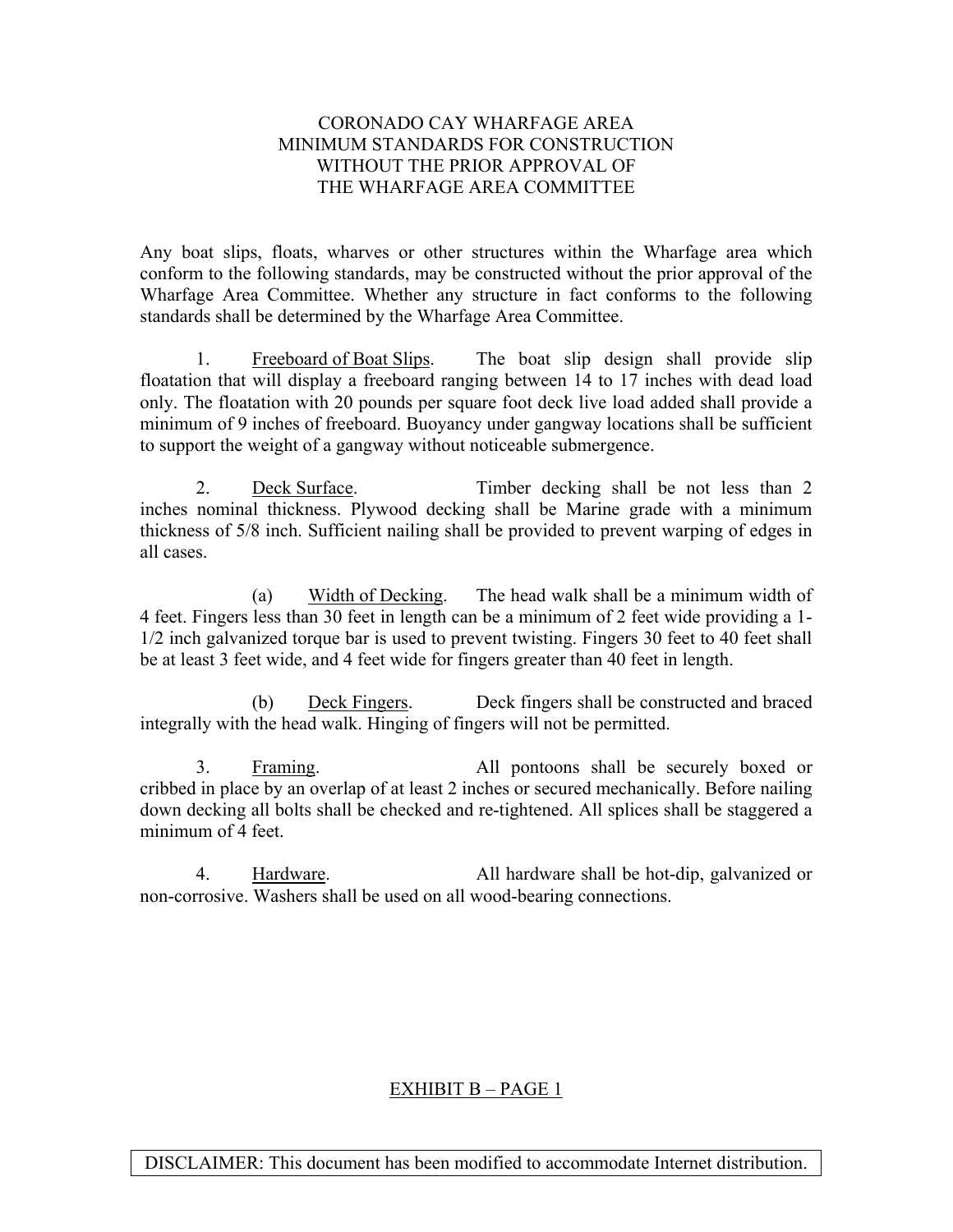### 5. Painting of Lumber.

 (a) Except in the case of Port Oxford or Alaskan Cedar decking wherein all cut ends shall receive two coats of pigmented paint, all other timber decking to be painted shall receive a prime coat on all sides and ends. The cover coatings shall consist of at least two coats of Grand-A Marine Enamel on all exposed surfaces. Stain may be used in place of paint, in which case only exposed surfaces will need the stain.

 (b) Gangways. The deck surface of gangways shall be painted with a non-skid paint "Dura-Deck" manufactured by Butland Chemical Corporation, Manhattan Beach, California, or equal. Non-skid cleats may be used in lieu of non-skid paint.

 6. Lumber Treatment. Lumber framing shall be pressure treated with waterborne preservatives as per American Wood Preservers Association Specification C2-latest year of approval. Brush all cut ends and bored holes with two coats of concentrated preservative solution before assembling.

 7. Float Construction. Light weight concrete, Styrofoam, or plastic floatation will be permitted providing the following requirements are met:

 (a) Light Weight Concrete Floatation. The concrete shall be a minimum strength of 3,000 pounds per square inch and shall be dense and waterproof concrete. All corners inside and outside shall be filleted or chambered, and if any reinforcing is used there shall be at least 1-1/2 inches of cover over all steel. Two acceptable light weight concrete products are manufactured by Huntington Engineering in Huntington Beach, California, and Associated Concrete Products in Costa Mesa, California. However, in exposed areas later enumerated, the Unicrete construction by Huntington Engineering must be designed to withstand tensile forces in the top cover; therefore, these areas will require a review of the design before starting construction. In these areas special attention shall be given to scouring the individual pontoons such as those made by Associated Concrete Products.

 (b) Polystyrene Floatation. A minimum density of 1.5 pounds per cubic foot shall be maintained. Lower density beadboard products will not be acceptable. Extruded products such as Styrofoam with a "skin" protection shall have the end surfaces or any cut surfaces coated with Pacific Coatings (Puyallup, Washington), epoxy paint or equal. The end product shall be resistant to petroleum products. Any Polystyrene product, exclusive of Styrofoam, shall be able to demonstrate installations in San Diego Bay that have been free from bug or worm attack for a period of five years after installation.

## EXHIBIT B – PAGE 2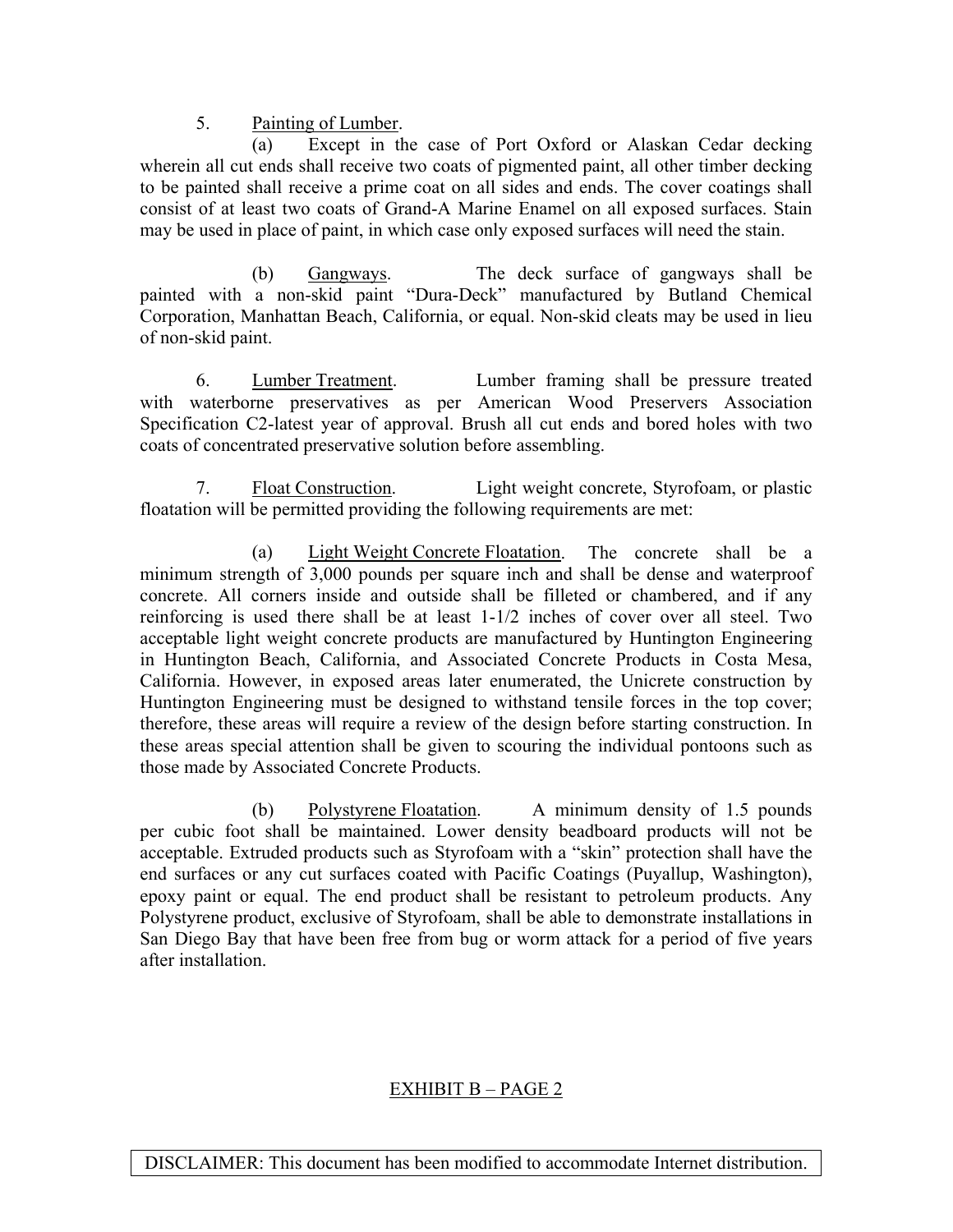(c) Plastic Floatation. Glas Dock, Inc. boat slips or equal will be permitted. The "or equal" construction must demonstrate a five-year satisfactory service record in similar exposures to the environments. Salt water installations will only be considered under this qualification.

 8. Gangway Installation. Gangway widths shall be not less than 3 feet. Gangways shall be installed so that the maximum inclination at extreme low tide shall not exceed a 3:1 slope.

 9. Electrical Conduit and Outlets. Electrical conduits shall be of heavy wall high impact Polyvinyl Chloride, bearing the seal of approval of the Underwriters Laboratories. Where any structural movement occurs there shall be flexible connections between the rigid conduits sufficiently long to prevent any stressing or straining of the conduit. All electrical work shall comply with the requirements of the local electrical code and the State of California Electrical Safety Orders or any other applicable requirements. In case of conflict, the most restrictive shall apply.

All switches and outlets shall be weatherproof.

 10. Electrical Tests. All wiring shall be tested for continuity, short circuits and improper grounds. Conduits and all equipment shall be effectively and permanently grounded. Defects shall be corrected in a manner satisfactory to the Inspector.

 11. Piling. Concrete piling shall have a minimum strength of 3,000 pounds per square inch. All reinforcing steel shall be covered by a dense concrete 3-inch minimum cover. Penetration shall be sufficient to resist lateral loads.

 12. Areas More Exposed to Wave Action Requiring Special Attention to Construction. Boat slip installations at the exposed ends of The Point, Snadpiper Strand, Sixpence Way, and Green Turtle Road shall require special attention as to float hangar attachment to piling, bolting of framing, and security of floatation. Infrequent easterly winds can cause higher wave action and at a later date wakes from passing ships that will be using the second entrance can cause a long period wave which will cause extra strain on boat slips in these exposed areas.

## EXHIBIT B – PAGE 3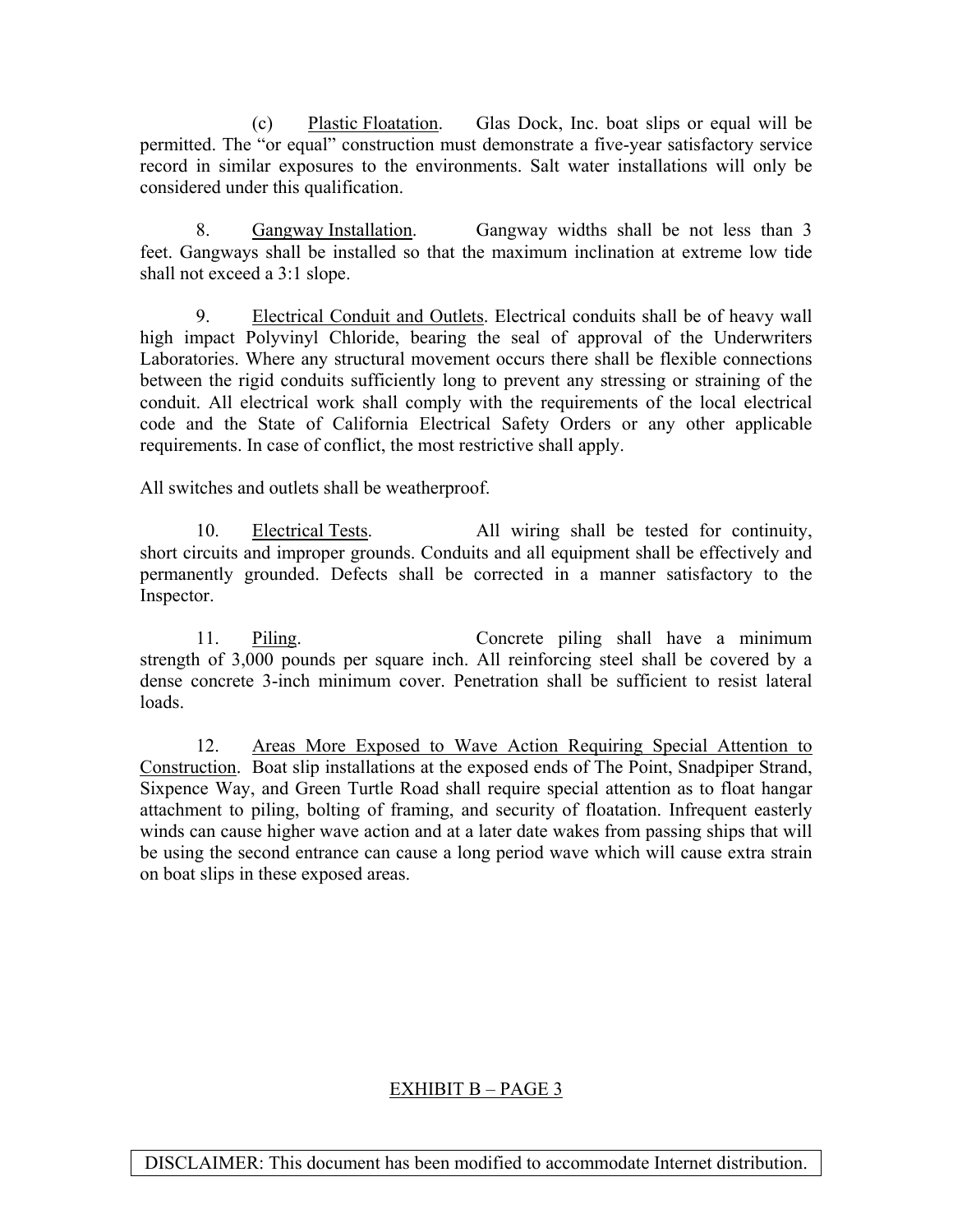Procedures to over come rougher wave action.

- 1. Screw down decking.
- 2. Extra bolting at splices.
- 3. Extra securing of floatation to the framing.
- 4. In the case of Unifloat construction, prevent Tensile stresses from occurring in the Concrete by addition of special tie rods to Secure fingers to the main head walks.

 13. General Appearance. All prominent features, such as hand railing, lockers and flag poles must be of first-class appearance. Sand all hand railings to a smooth finish, joints must be tight. Exposed surfaces shall be free of hammer marks. Corners and top edge of all exposed places shall be smoothly rounded off. Wrinkles or uneven surfaces on fiberglass shall not be acceptable.

## EXHIBIT B – PAGE 4